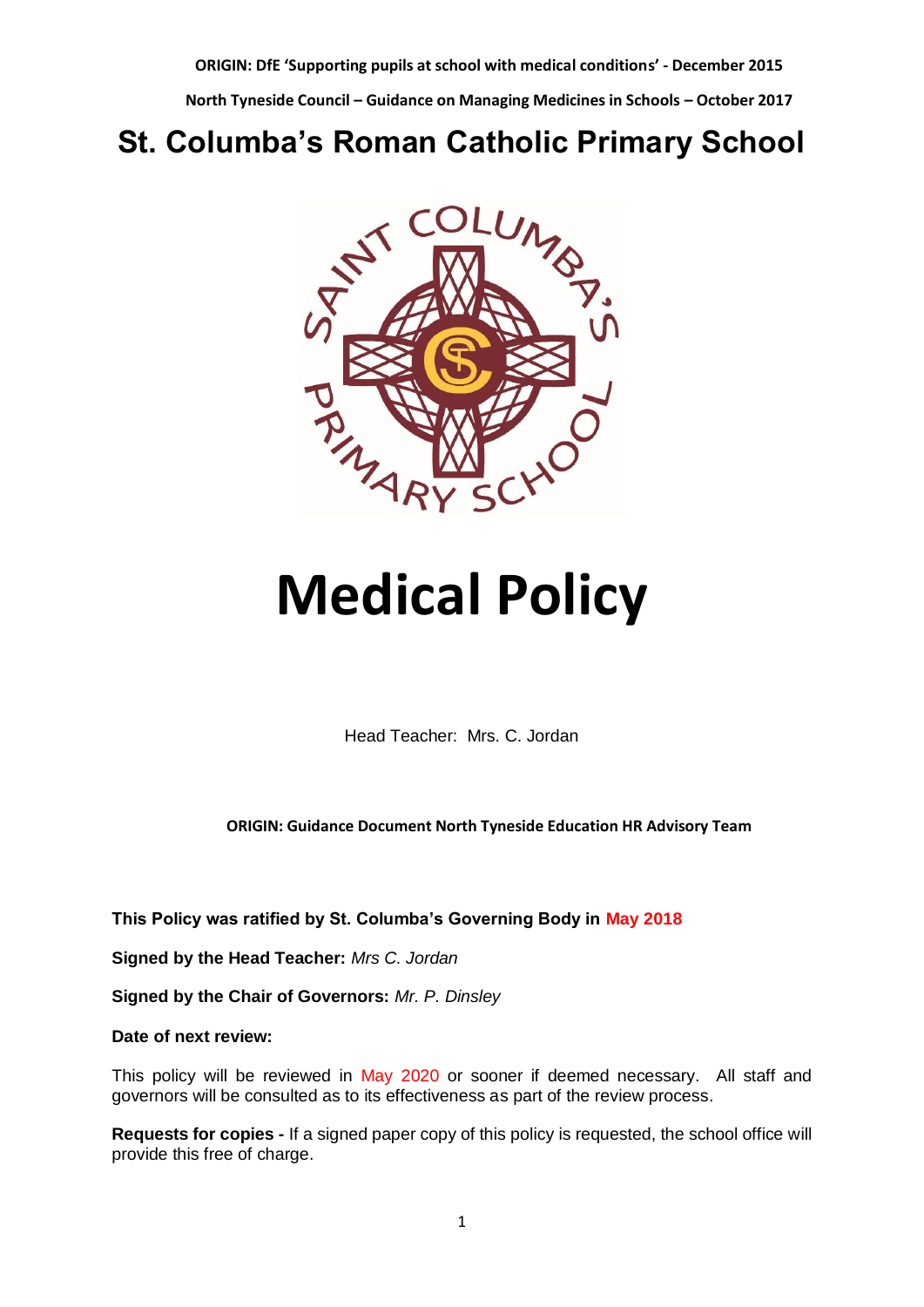#### **North Tyneside Council – Guidance on Managing Medicines in Schools – October 2017**

St. Columba's Catholic Primary School wishes to ensure that pupils with medical conditions receive appropriate care and support at school. All pupils have an entitlement to a full time curriculum or as much as their medical condition allows. This policy has been developed in line with the Department for Education's statutory guidance released in December 2015 – "Supporting pupils at school with medical conditions" under a statutory duty form section 100 of the Children and Families Act 2014. The statutory duty came into force on  $1<sup>st</sup>$  September 2014. The policy has also been developed in conjunction with guidance documentation from North Tyneside Council's HR department – 'Guidance on Managing Medicines in Schools'.

The school will have regard to the statutory guidance issued. We take account of it, carefully consider it and we make all efforts to comply. Ofsted places a clear emphasis on meeting the needs of pupils with SEN and Disabilities, also including those pupils with medical conditions.

Parents or guardians have prime responsibility for their children's health and should give schools sufficient information about their children's medical condition and treatment or special care needed at school.

There is no legal duty which requires staff to administer medication; this is a voluntary role. Staff who assist with any form of medication, in accordance with the procedures detailed within this policy, are explicitly reassured that they will be acting within the scope of their employment and that they will be indemnified. Indemnity requires that the procedures are followed as described here.

Unless children are acutely ill they should attend school. To facilitate this it may be necessary for them to take medication during school hours; however this should only be when essential. Where clinically appropriate medicines can be prescribed in dose frequencies, which enable it to be taken outside of school hours. Parents should be encouraged to ask the prescriber about this. It is noted that medicines that need to be taken three times a day could be taken in the morning, after school and at bedtime.

Written agreement from parents/guardian is required prior to administering any medication.

Written confirmation of instructions from a health practitioner is required prior to administering prescribed medication.

Medicine (both prescription and non-prescription) must only be administered to a child where written permission for that particular medicine has been obtained from the child's parent and/or carer

The school will have a system of record keeping. Records of all administration and disposal of medications must be kept in a bound book to prevent falsification.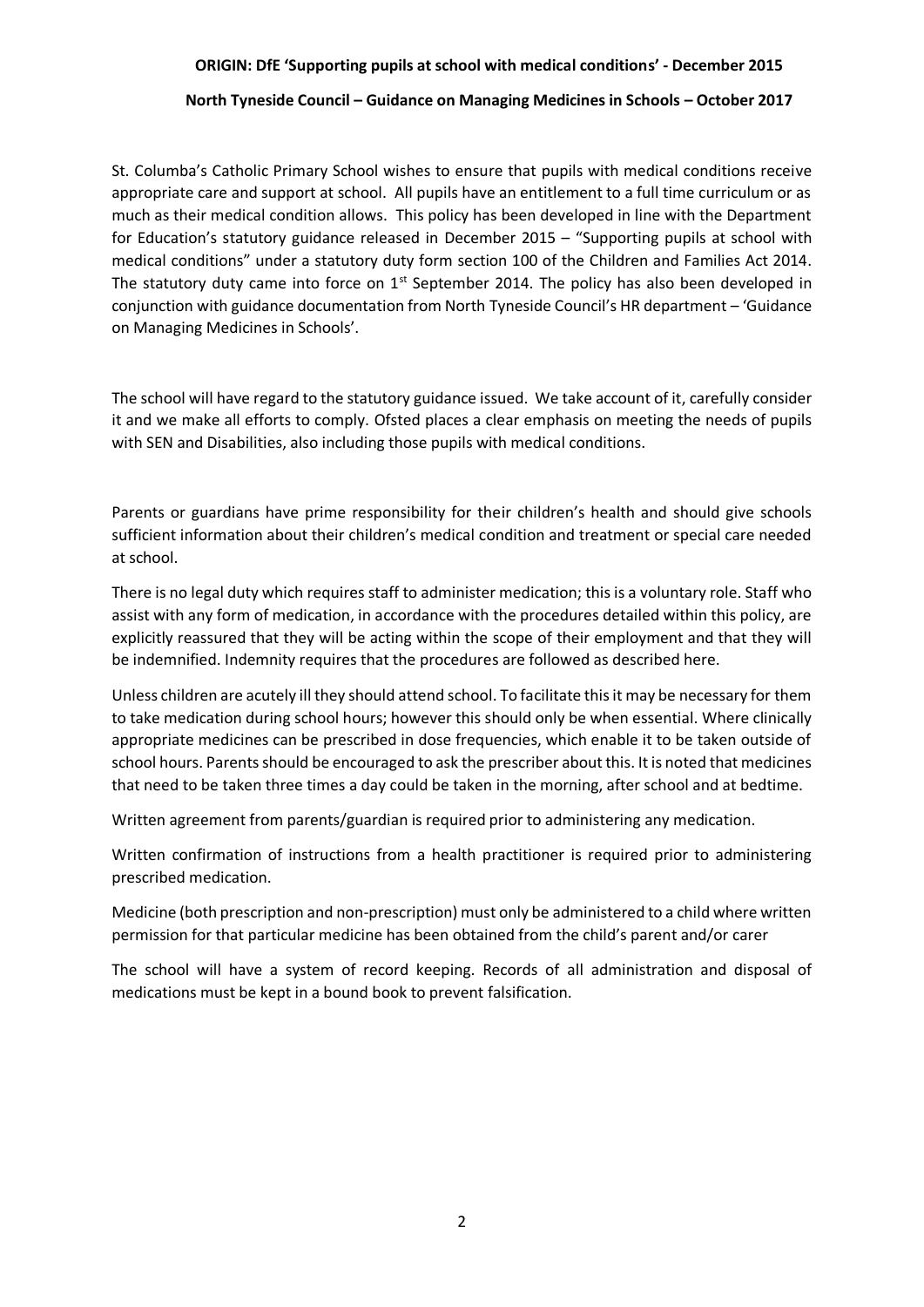**North Tyneside Council – Guidance on Managing Medicines in Schools – October 2017**

#### **This policy applies to: All Pupils**

#### **Statement of the Policy**

The purpose of this policy is to give advice to school staff in relation to the administration of medicines in school both as a matter of routine and in an emergency.

#### **Main Policy**

1. All medication must be in the original container.

2. All medication MUST be clearly labelled with:

- the child's name
- the name and strength of the medication
- the dosage and when the medication should be given
- the expiry date

3. All prescribed medication (including homeopathic medicines) must be accompanied by a written confirmation by a health practitioner (e.g. GP, clinical nurse specialist, nurse practitioner) including the time/dose to be given in school.

4. Medicine (both prescription and non-prescription) must only be administered to a child where written permission for that particular medicine has been obtained from the child's parent and/or carer

5. If two medications are required, these should be in separate, clearly and appropriately labelled containers.

6. On arrival at school, all medication is to be handed to the designated member of staff by the parent, unless there is prior agreement with school and pupil for the pupil to carry medication (e.g. asthma inhalers) and details of this are entered in the medication record.

The school's Medical Policy is drawn up in consultation with a wide range of local key stakeholders within both the school and health settings.

Stakeholders include:

- Headteacher
- **•** Trained First Aid Administrators
- Governing Body
- North Tyneside's HR department

#### **Storage of Medication in school**

1. Medication must be stored in a locked, cabinet with the key stored in an accessible but restricted place known to the designated members of staff.

2. If refrigerated storage is required this must be lockable and in a designated area of the school and used solely for that purpose.

3. Once removed from the cabinet, medication should be administered immediately and never left unattended.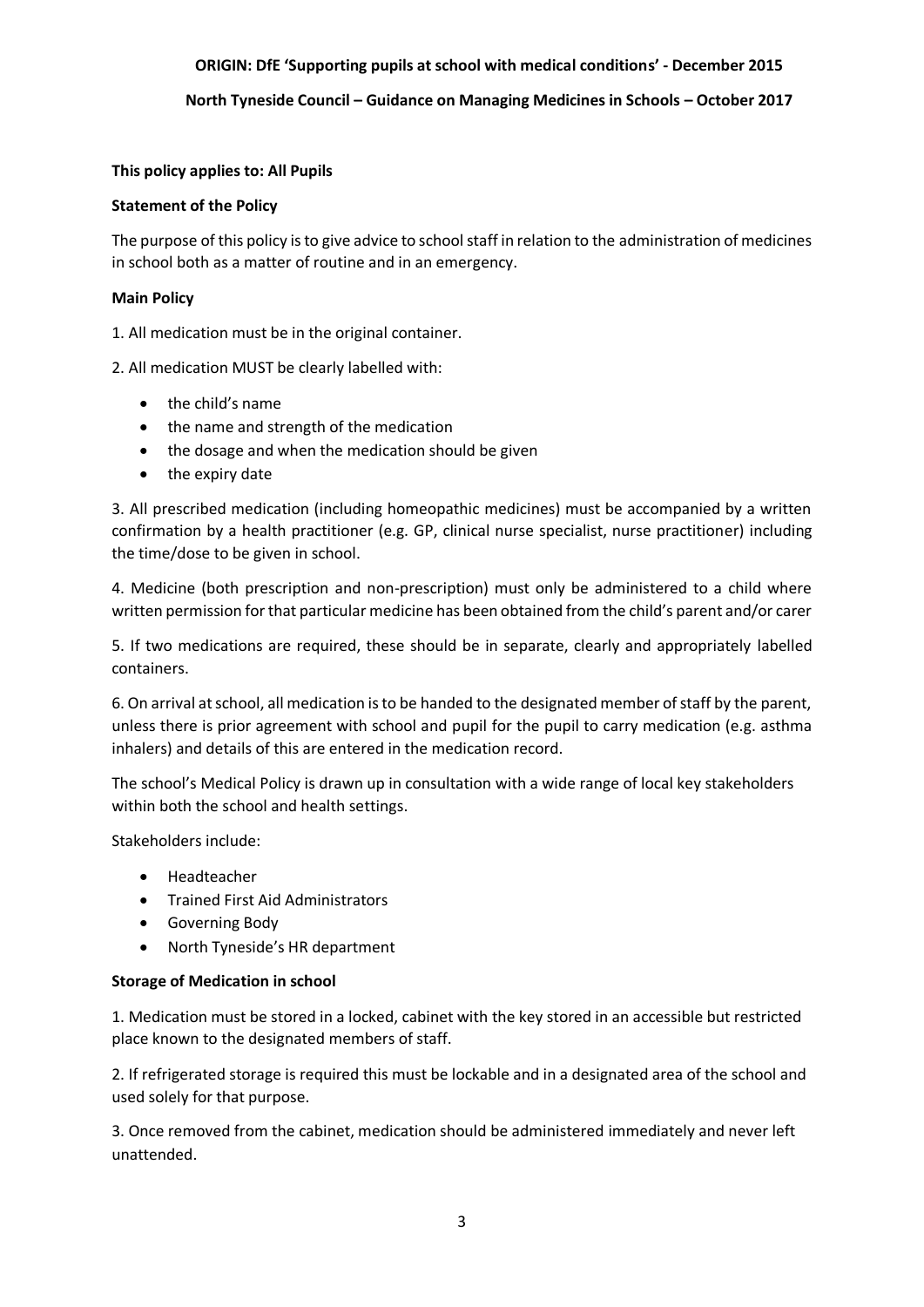#### **North Tyneside Council – Guidance on Managing Medicines in Schools – October 2017**

#### **Documentation**

1. The school office holds copies of all of the necessary documentation that must be completed. It can also be found on the school website under: Virtual Office – Forms – Medical Consent

N.B verbal and text messages are not acceptable.

2. Each pupil receiving medication will have the following documentation:

- Written request and permission by Parents/Guardians for school to administer medication
- Written confirmation of administration from a health practitioner for prescribed medicines
- Pupil record of medication administered.
- Parental/guardian consent for school trips

3. In addition, pupils with complex medical needs will have an Individual Health Care Plan (IHCP).

#### **Administration of Medication**

Employees who undertaken within their role the administration of medication and health care:

- Shall receive training and advice from the appropriate health practitioner through the Local Authority
- Training will be updated appropriately and recorded.
- Are responsible for notifying the school when their training requires updating and for ensuring this is arranged.
- Staff involved in specific complex procedures e.g. medication via gastrostomy tube, oxygen therapy, will receive a certificate following training accreditation confirming their ability to perform the procedure.
- Medicine should be administered in an appropriate/confidential room.
- Before medication is administered, the child's identity must be established by checking with another competent adult, who should also confirm the correct medication is being administered and countersign the administration record
- Staff will follow directions for administration provided in writing by the health practitioner.
- Staff will record details of each administration.
- A child should never be forced to accept medication and where medication is refused parents will be informed.

#### **Self-Administration of Medication**

Parents/guardians must complete a written request form for a child to self-administer medication. (Examples of medication include; Insulin or asthma medication). This will only be permitted where a child has been trained and is competent to administer their own medication.

#### **Record Keeping**

1. A system of record keeping will include:

- Records of parental/guardian consent and or health practitioner instructions including those for self-administration consent, which should be reviewed and confirmed annually (September) in addition to ongoing updating.
- Record of administration of medication including amount administered and amount remaining (running total) is to be kept in a bound book.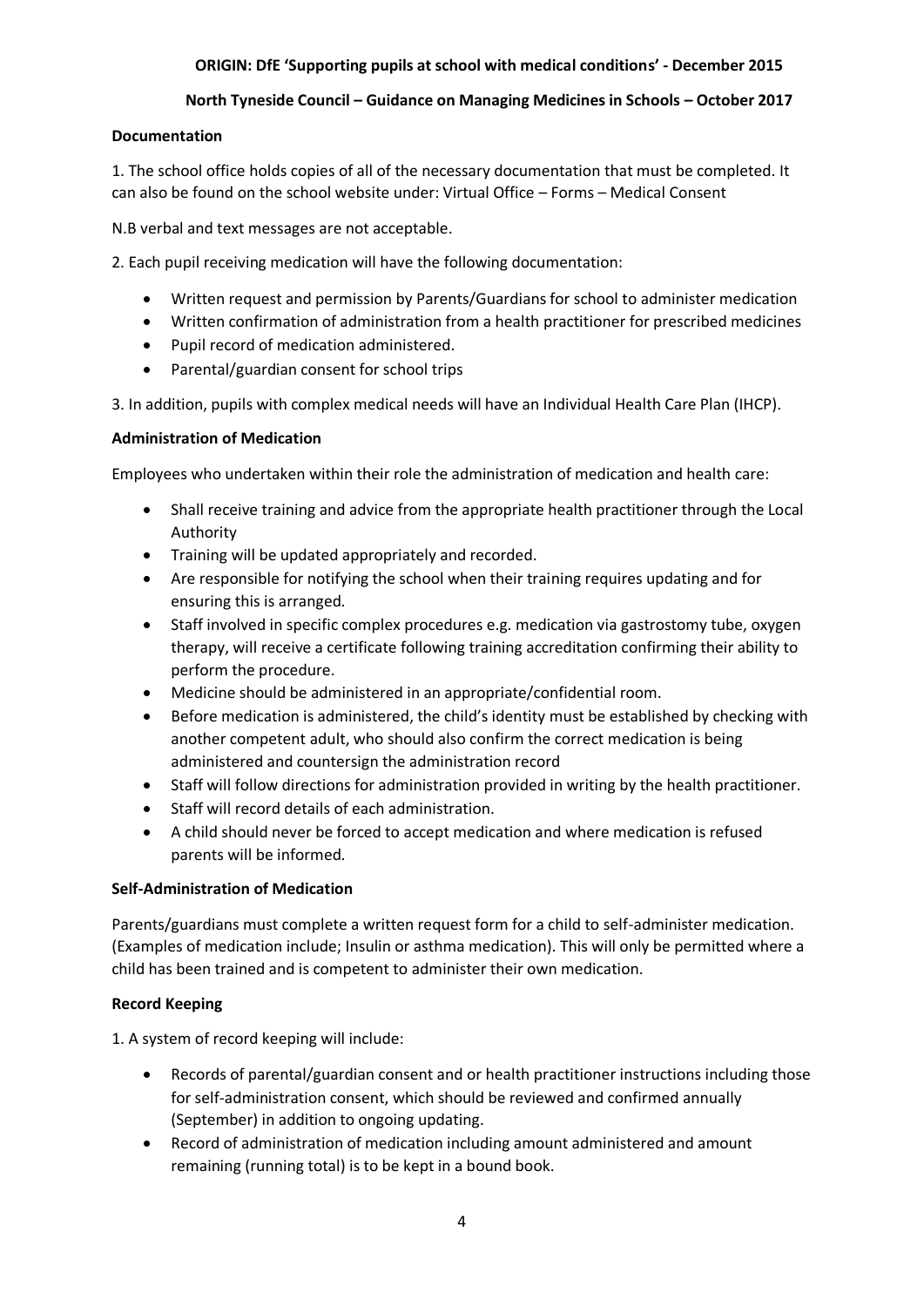#### **North Tyneside Council – Guidance on Managing Medicines in Schools – October 2017**

- Record of medication returned to the parent/carer wherever possible.
- Record of medication disposed of and the form of this disposal.

2. A parent/guardian request form should be completed each time there is a request for medication to be administered or there are changes to medication/administration instructions.

3. The request form must include:

- Child's name, class, (date of birth is recorded on SIMS)
- Reason for request
- Name of medication, timing of administration and dosage of medication
- Emergency contact names and telephone numbers (if different to those held on SIMS)
- Name and details of Doctor and/or health practitioner (if different to those held on SIMS)

4. Reasons for not administering regular medication (e.g. refusal by pupil) must be recorded and parents informed immediately/within the timescale agreed by the health practitioner.

5. The school must keep records of administration of medication in a bound book. This bound book must be kept in the storage cabinet.

#### **Emergency Medication**

6. Emergency medication is subject to the same request and recording systems as non-emergency medication, with additionally signed CONSENT and written Individual Care Plan.

7. This type of medication will be READILY AVAILABLE.

8. Consent and Care Plan to be kept with the medication.

9. The Care Plan must be checked and reviewed TERMLY.

10. It is the parents"/guardians" responsibility to notify school of any change in medication or administration.

11. Procedures in the Care Plan (sample in appendix) should identify:

- Where the medication is stored
- Who should collect it in an emergency
- Who should stay with the child
- Who will telephone for an ambulance/medical support
- Contact arrangements for parents/carers
- Supervision of other pupils
- Support for pupils witnessing the event

#### **Monitoring of Impact**:

The Headteacher shall monitor the policy.

The Health and Safety Committee of the Governing Body are responsible for monitoring this policy, specifically Mrs P Lee.

Mrs Craggs (Office administrator) is trained on administration of medicines, along with other named First Aiders in school who support her in this role.

Medicines will be stored in the First Aid room.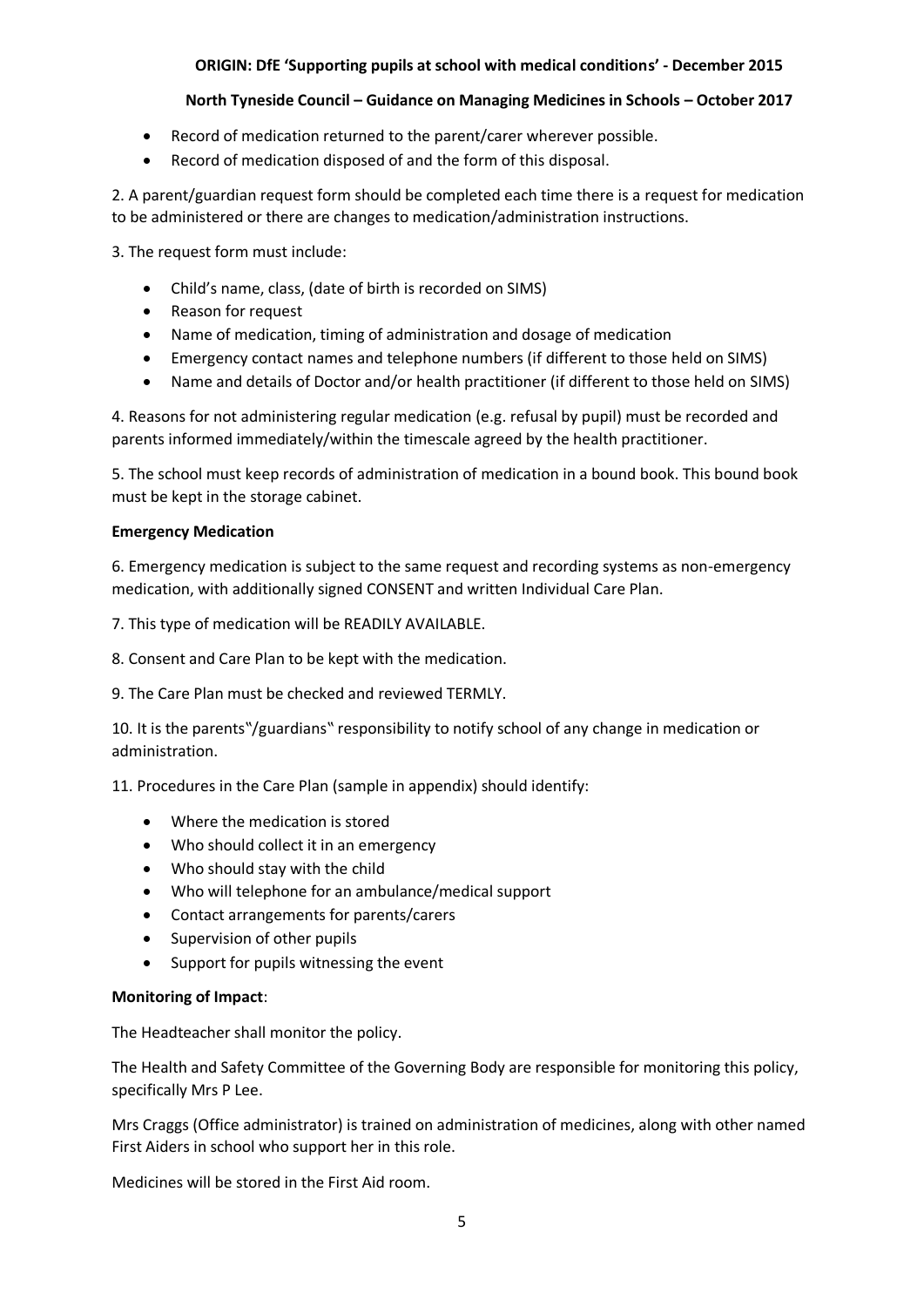**North Tyneside Council – Guidance on Managing Medicines in Schools – October 2017**

#### **1) Key roles and responsibilities**

#### **a) The Local Authority (LA) is responsible for:**

- 1) Promoting co-operation between relevant partners regarding supporting pupils with medical conditions.
- 2) Providing support, advice/guidance and training to schools and their staff to ensure Individual Healthcare Plans (IHP) are effectively delivered.
- 3) Working with schools to ensure pupils attend full-time or make alternative arrangements for the education of pupils who need to be out of school for fifteen days or more due to a health need and who otherwise would not receive a suitable education.

#### **b) The Governing Body of St. Columba's Catholic Primary School is responsible for:**

- 1) Ensuring arrangements are in place to support pupils with medical conditions.
- 2) Ensuring the policy is developed collaboratively across services, clearly identifies roles and responsibilities and is implemented effectively.
- 3) Ensuring that the Supporting Pupils with Medical Conditions Policy does not discriminate on any grounds including, but not limited to protected characteristics: ethnicity/national/origin, religion or belief, sex, gender reassignment, pregnancy and maternity, disability or sexual orientation.
- 4) Ensuring the policy covers arrangements for pupils who are competent to manage their own health needs.
- 5) Ensuring that all pupils with medical conditions are able to play a full and active role in all aspects of school life, participate in school visits/trips/sporting activities, remain healthy and achieve their academic potential.
- 6) Ensuring that relevant training is delivered to a sufficient number of staff who will have responsibility to support children with medical conditions and that they are signed off as competent to do so. Staff to have access to information, resources and materials.
- 7) Ensuring written records are kept of, any and all, medicines administered to pupils.
- 8) Ensuring the policy sets out procedures in place for emergency situations.
- 9) Ensuring the level of insurance in place reflects the level of risk.
- 10) Handling complaints regarding this policy as outlined in the school's Complaints Policy.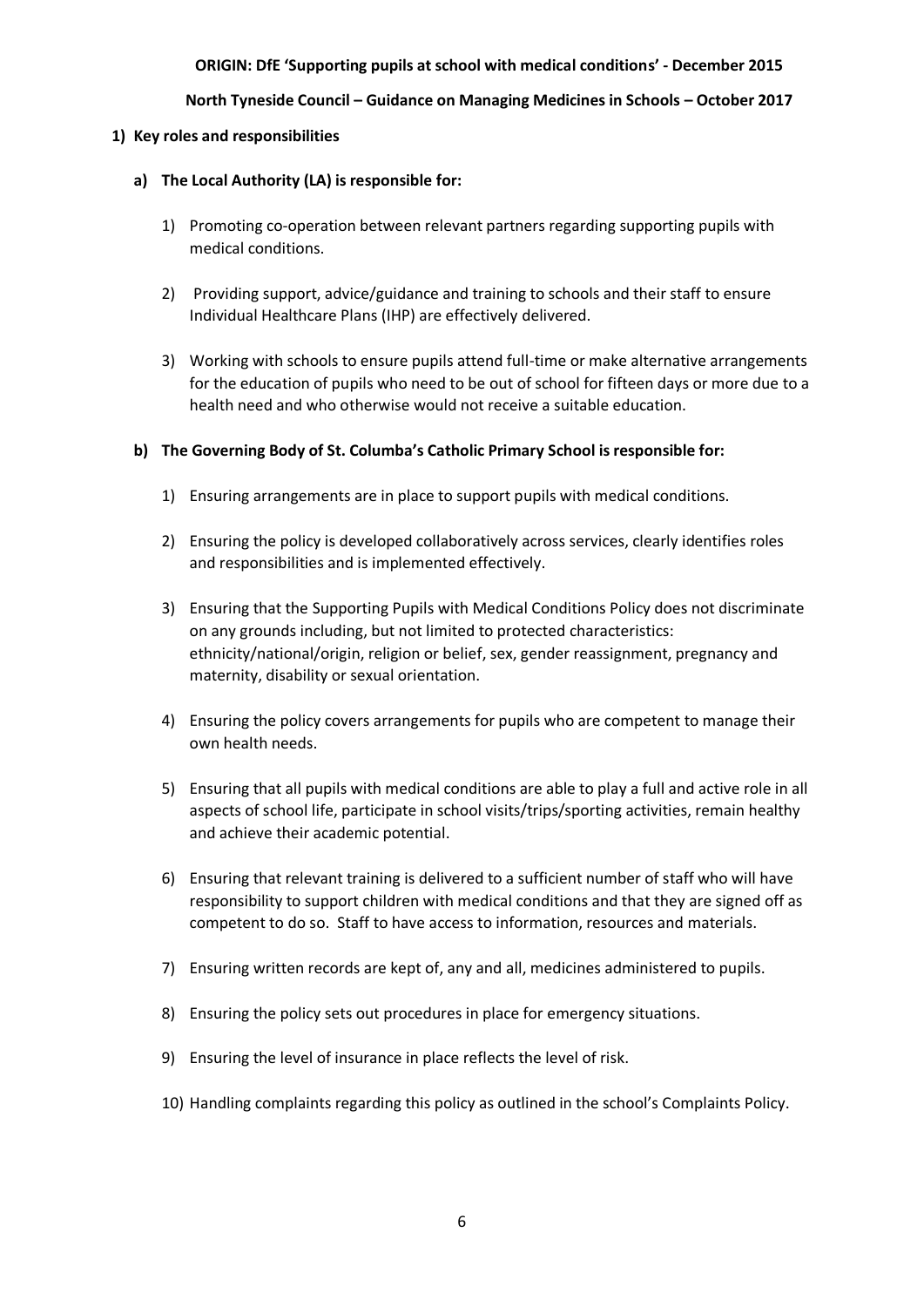### **ORIGIN: DfE 'Supporting pupils at school with medical conditions' - December 2015 North Tyneside Council – Guidance on Managing Medicines in Schools – October 2017**

#### **c) The Headteacher is responsible for:**

- 1) Ensuring the policy is developed effectively with partner agencies and then making staff aware of this policy.
- 2) The day-to-day implementation and management of the Supporting Pupils with Medical Conditions Policy and Procedures of St. Columba's Catholic Primary School.
- 3) Liaising with healthcare professionals regarding the training required for staff.
- 4) Identifying staff who need to be aware of a child's medical condition.
- 5) Developing Individual Healthcare Plans (IHPs).
- 6) Ensuring a sufficient number of trained members of staff are available to implement the policy and deliver IHPs in normal, contingency and emergency situations.
- 7) If necessary, facilitating the recruitment of staff for the purpose of delivering the promises made in this policy. Ensuring more than one staff member is identified, to cover holidays/absences and emergencies.
- 8) Ensuring the correct level of insurance is in place for staff who support pupils in line with this policy.
- 9) Continuous two way liaison with school nurses and school in the case of any child who has or develops an identified medical condition.
- 10) Ensuring confidentiality and data protection.
- 11) Assigning appropriate accommodation for medical treatment/care.
- 12) Considering the purchase of a defibrillator.
- 13) Voluntarily holding 'spare' salbutamol asthma inhalers for emergency use.

#### **d) Staff members are responsible for:**

- 1) Taking appropriate steps to support children with medical conditions and familiarising themselves with procedures which detail how to respond when they become aware that a pupil with a medical condition needs help. A first-aid certificate is not sufficient.
- 2) Knowing where controlled drugs are stored and where the key is held.
- 3) Taking account of the needs of pupils with medical conditions in lessons.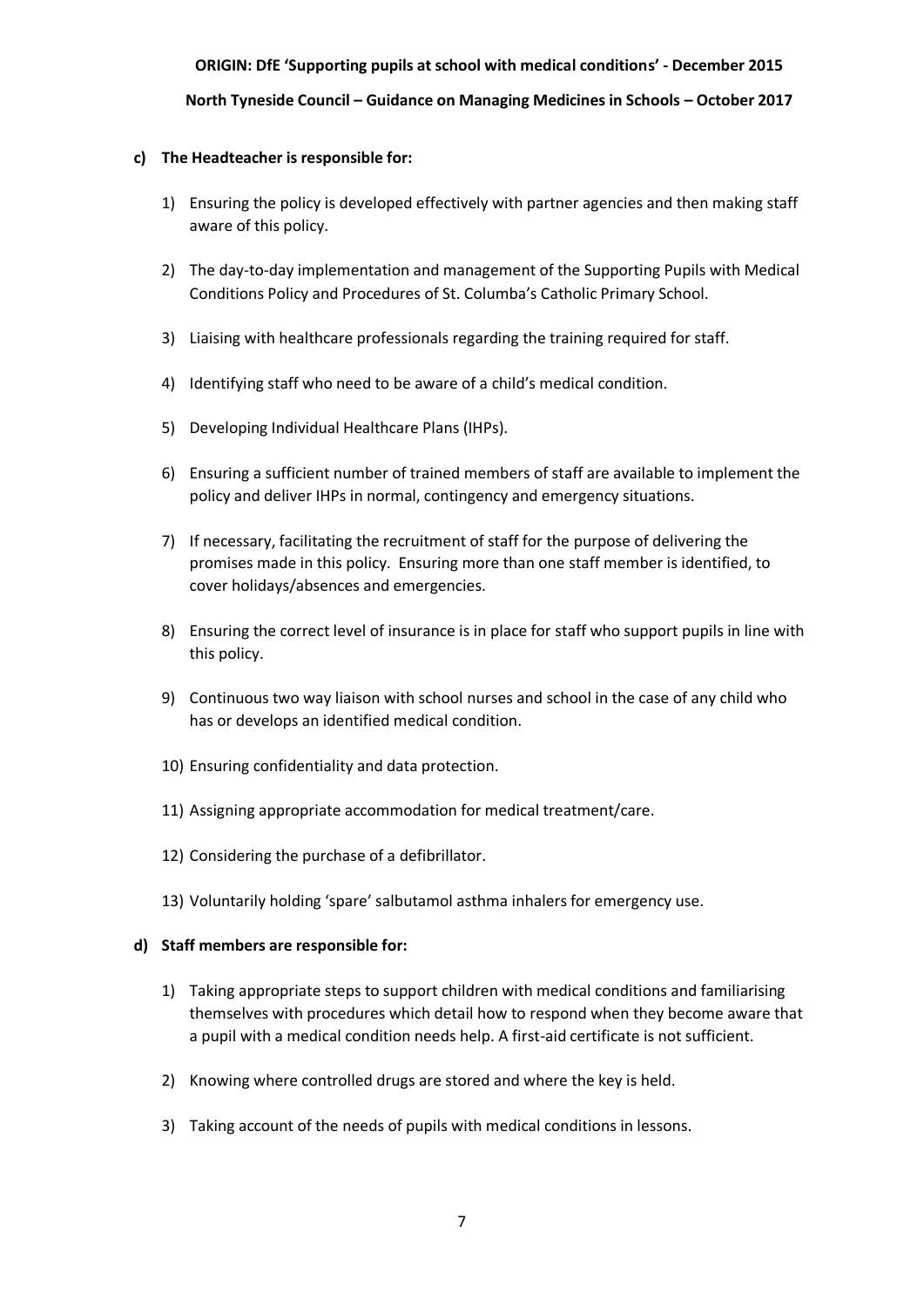#### **North Tyneside Council – Guidance on Managing Medicines in Schools – October 2017**

- 4) Undertaking training to achieve the necessary competency for supporting pupils with medical conditions, with particular specialist training if they have agreed to undertake a medication responsibility.
- 5) Allowing inhalers, adrenalin pens and blood glucose testers to be held in an accessible location, following DfE guidance.

#### **e) School nurses are responsible for:**

- 1) Collaborating on developing an IHP in anticipation of a child with a medical condition starting school.
- 2) Notifying the school when a child has been identified as requiring support in school due to a medical condition at any time in their school career.
- 3) Supporting staff to implement an IHP and then participate in regular reviews of the IHP. Giving advice and liaison on training needs.
- 4) Liaising locally with lead clinicians on appropriate support. Assisting the Headteacher in identifying training needs and providers of training.

#### **f) Parents and carers are responsible for:**

- 1) Keeping the school informed about any new medical condition or changes to their child/children's health.
- 2) Participating in the development and regular reviews of their child's IHP.
- 3) Completing a parental consent form to administer medicine or treatment before bringing medication into school.
- 4) Providing the school with the medication their child requires and keeping it up to date including collecting leftover medicines.
- 5) Carrying out actions assigned to them in the IHP with particular emphasis on, they or a nominated adults, being contactable at all times.

#### **g) Pupils are responsible for:**

- 1) Providing information on how their medical condition affects them.
- 2) Contributing to their IHP where appropriate, depending upon age.
- 3) Complying with the IHP and self-managing their medication or health needs including carrying medicines or devices, if judged competent to do so by a healthcare professional and agreed by parents.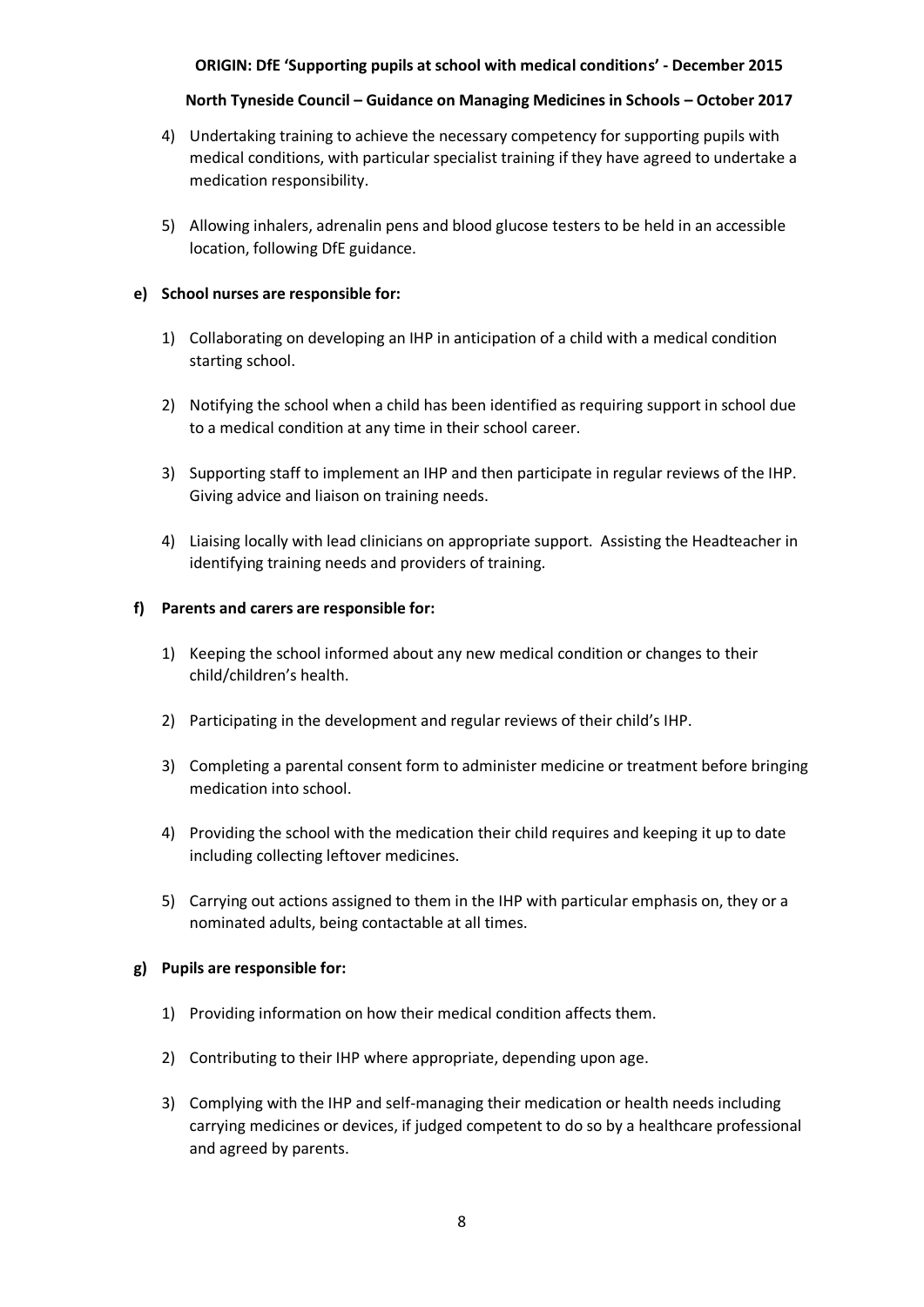#### **North Tyneside Council – Guidance on Managing Medicines in Schools – October 2017**

#### **2) Training of staff**

- a) Newly appointed teachers, supply or agency staff and support staff will receive training on the 'Supporting Pupils with Medical Conditions' Policy as part of their induction.
- b) The clinical lead for each training area/session will be named on each IHP.
- c) No staff member may administer prescription medicines or undertake any healthcare procedures without undergoing training specific to the condition and signed off as competent.
- d) School will keep a record of medical conditions supported, training undertaken and a list of teachers qualified to undertake responsibilities under this policy. They will notify Health & Safety DCC, and Risk, Insurance & Governance Manager, DCC.

#### **3) Medical conditions register/list**

- a) Schools admissions forms should request information on pre-existing medical conditions. Parents must have easy pathway to inform school at any point in the school year if a condition develops or is diagnosed. Consideration could be given to seeking consent from GPs to have input into the IHP and also to share information for recording attendance.
- b) A medical conditions list or register should be kept, updated and reviewed regularly by the nominated member of staff. Each class teacher should have an overview of the list for the pupils in their care, within easy access.
- c) Supply staff and support staff should similarly have access on a need to know basis. Parents should be assured data sharing principles are adhered to.
- d) For pupils on the medical conditions list key stage transition points meetings should take place in advance of transferring to enable parents, school and health professional to prepare IHP and train staff if appropriate.
- 4) Individual Healthcare Plans (IHPs)
	- a) Where necessary (Headteachers will make the final decision) an Individual Healthcare Plan (IHP) will be developed in collaboration with the pupil, parents/carers, First Aid administrator, Headteacher, Special educational Needs Coordinator (SENCO) and medical professionals.
	- b) IHPs will be easily accessible to all relevant staff, including supply/agency staff, whilst preserving confidentiality. Staffrooms are inappropriate locations under Information Commissioner's Office (ICO) advice for displaying IHP as visitors/parent helpers etc. may enter. If consent is sought from parents a photo and instructions may be displayed. More discreet location for storage such as Intranet or locked file is more appropriate. **However, in the case of conditions with potential life-threatening implications the information should be available clearly and accessible to everyone.**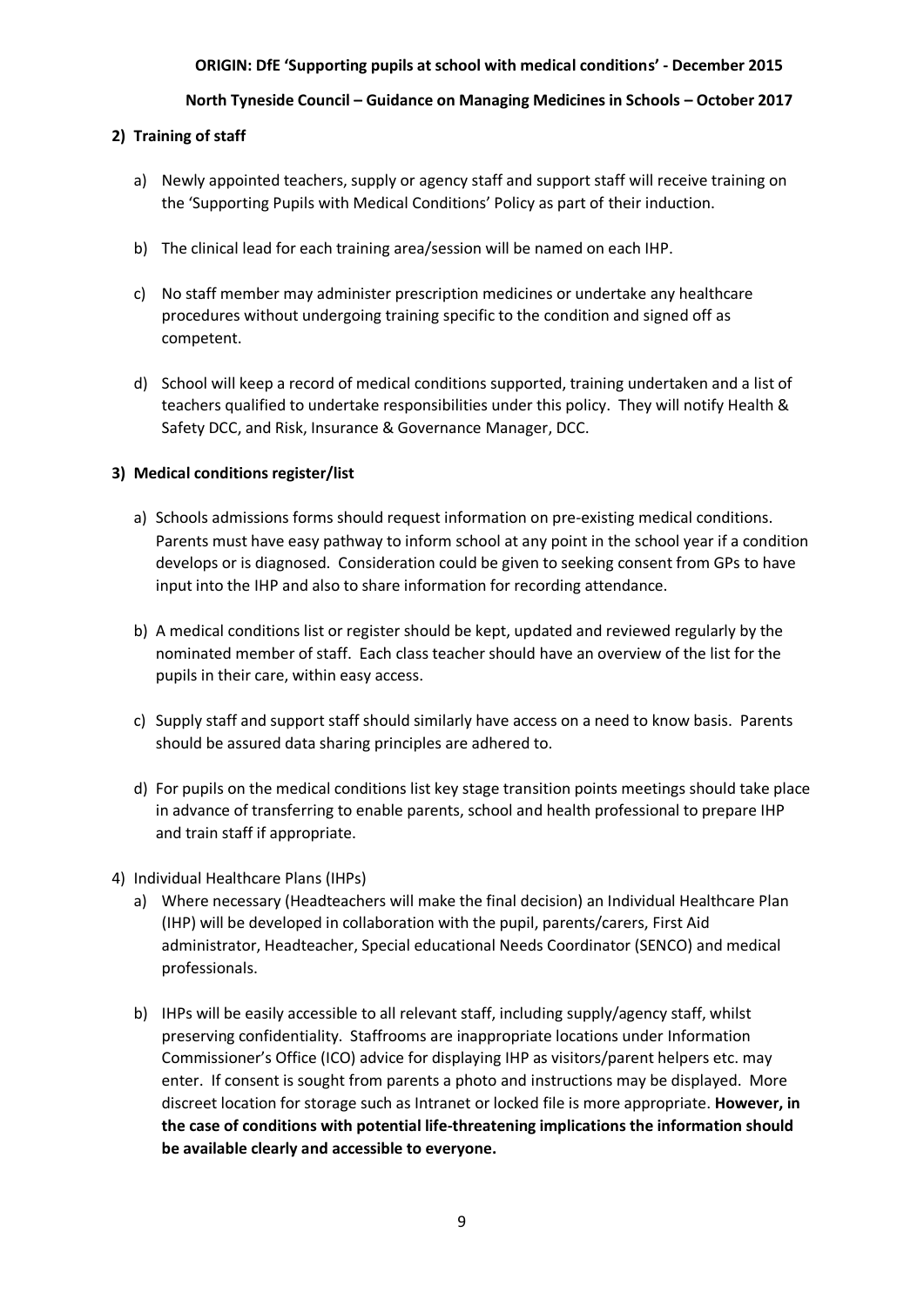#### **North Tyneside Council – Guidance on Managing Medicines in Schools – October 2017**

- c) IHPs will be reviewed at least annually or when a child's medical circumstances change, whichever is sooner.
- d) Where a pupil has an Education, Health and Care Plan or special needs statement, the IHP will be linked to it or become part of it.
- e) Where a child is returning from a period of hospital education or alternative provision or home tuition, collaboration between the LA/AP provider and school is needed to ensure that the IHP identifies the support the child needs to reintegrate.

#### **5) Transport arrangements**

- a) Where a pupil with an IHP is allocated school transport the school should invite a member of DCC Transport team and kept on the pupil record. The IHP must be passed to the current operator for use by the driver/escort and the Transport team will ensure that the information is supplied when a change of operator takes place.
- b) For some medical conditions the driver/escort will require adequate training. For pupils who receive specialised support in school with their medical condition this must equally be planned for in travel arrangements to school and included in the specification to tender for that pupil's transport.
- c) When prescribed controlled drugs need to be sent in to school, parents will be responsible for handing them over to the adult in the car in a suitable bag or container. They must be clearly labelled with name and dose etc.
- d) Controlled drugs will be kept under the supervision of the adult in the car throughout the journey and handed to a school staff member on arrival. Any change on this arrangement will be reported to the Transport team for approval or appropriate action.

#### **6) Education Health Needs (EHN) referrals**

- a) All pupils of compulsory school age who because of illness, lasting 15 days or more, would not otherwise receive a suitable full-time education are provided for under the local authority's duty to arrange educational provision for such pupils.
- b) In order to provide the most appropriate provision for the condition the EHN team accepts referrals where there is a medical diagnosis from a medical consultant.

#### **7) Medicines**

- a) Where possible, unless advised it would be detrimental to health, medicines should be prescribed in frequencies that allow the pupil to take them outside of school hours.
- b) If this is not possible, prior to staff members administering any medication, the parents/careers of the child must complete and sign a parental consent to administration of medicine form.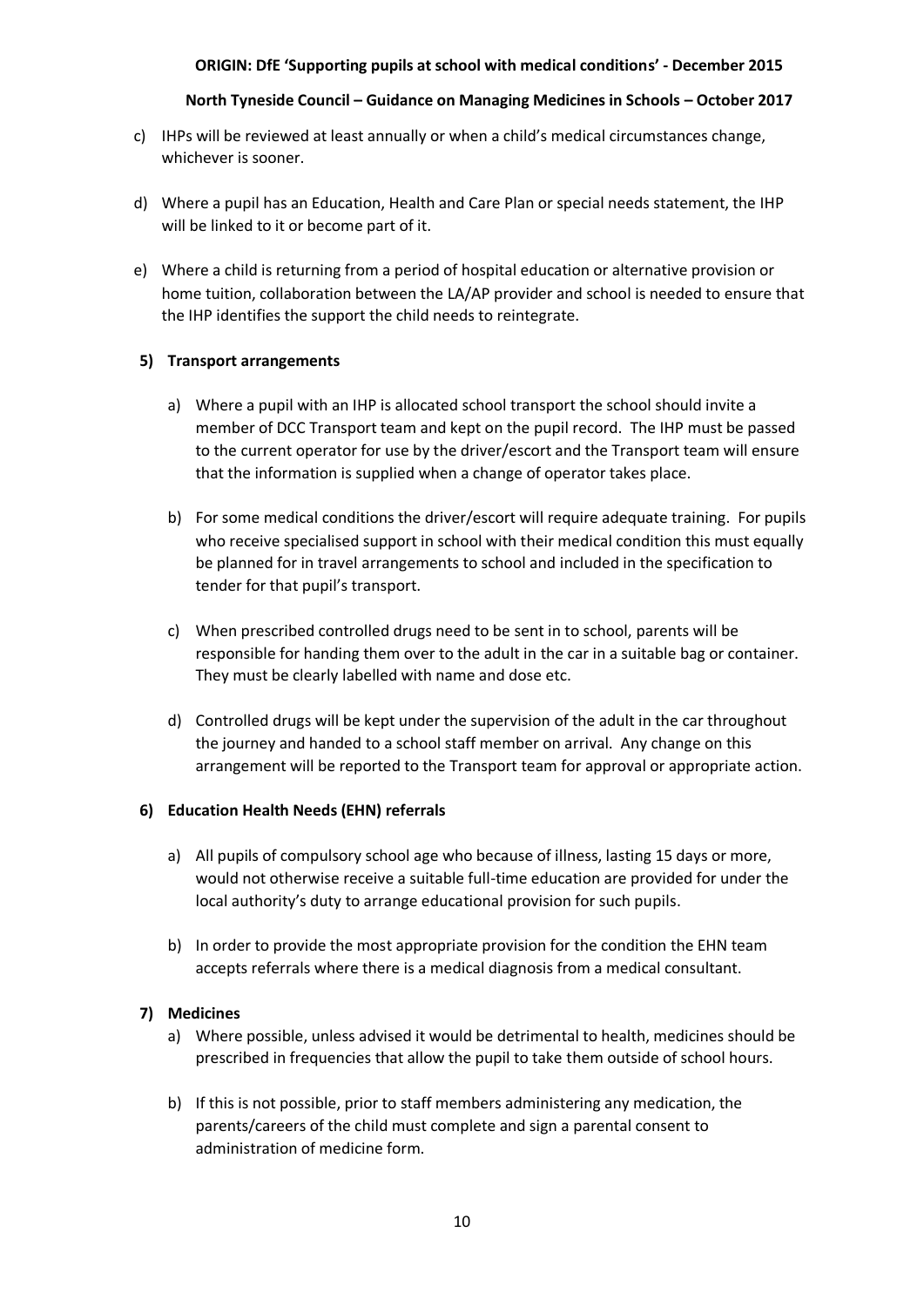#### **North Tyneside Council – Guidance on Managing Medicines in Schools – October 2017**

- c) No child will be given any prescription or non-prescription medicines without written parental consent except in exceptional circumstances.
- d) Where a pupil is prescribed medication by a healthcare professional without their parents'/carers' knowledge, every effort will be made to encourage the pupil to involve their parents while respecting their right to confidentiality.
- e) No child under 16 years of age will be given medication containing aspirin without a doctor's prescription.
- f) Medicines MUST be in date, labelled, and provided in the original container (except in the case of insulin which may come in a pen or pump) with dosage instructions. Medicines which do not meet these criteria will not be administered.
- g) A maximum of **four** weeks' supply of the medication may be provided to the school at one time.
- h) A child who has been prescribed a controlled drug may legally have it in their possession if they are competent to do so, but passing it to another child for use is an offence. Monitoring arrangements may be necessary. Schools should otherwise keep controlled drugs that have been prescribed for a pupil securely stored in a non-portable container and only named staff should have access. Controlled drugs should be easily accessible in an emergency.
- i) Medications will be stored in the First Aid room.
- j) Any medications left over at the end of the course will be returned to the child's parents.
- k) Written records will be kept of any medication administered to children.
- l) Pupils will never be prevented from accessing their medication.
- m) Emergency salbutamol inhaler kits may be kept voluntarily by school
- n) General posters about medical conditions (diabetes, asthma, epilepsy etc.) are recommended to visible in the staff room.
- o) St. Columba's Catholic Primary School cannot be held responsible for side effects that occur when medication is taken correctly.
- p) Staff will not force a pupil, if the pupil refuses to comply with their health procedure, and the resulting actions will be clearly written into the IHP which will include informing parents.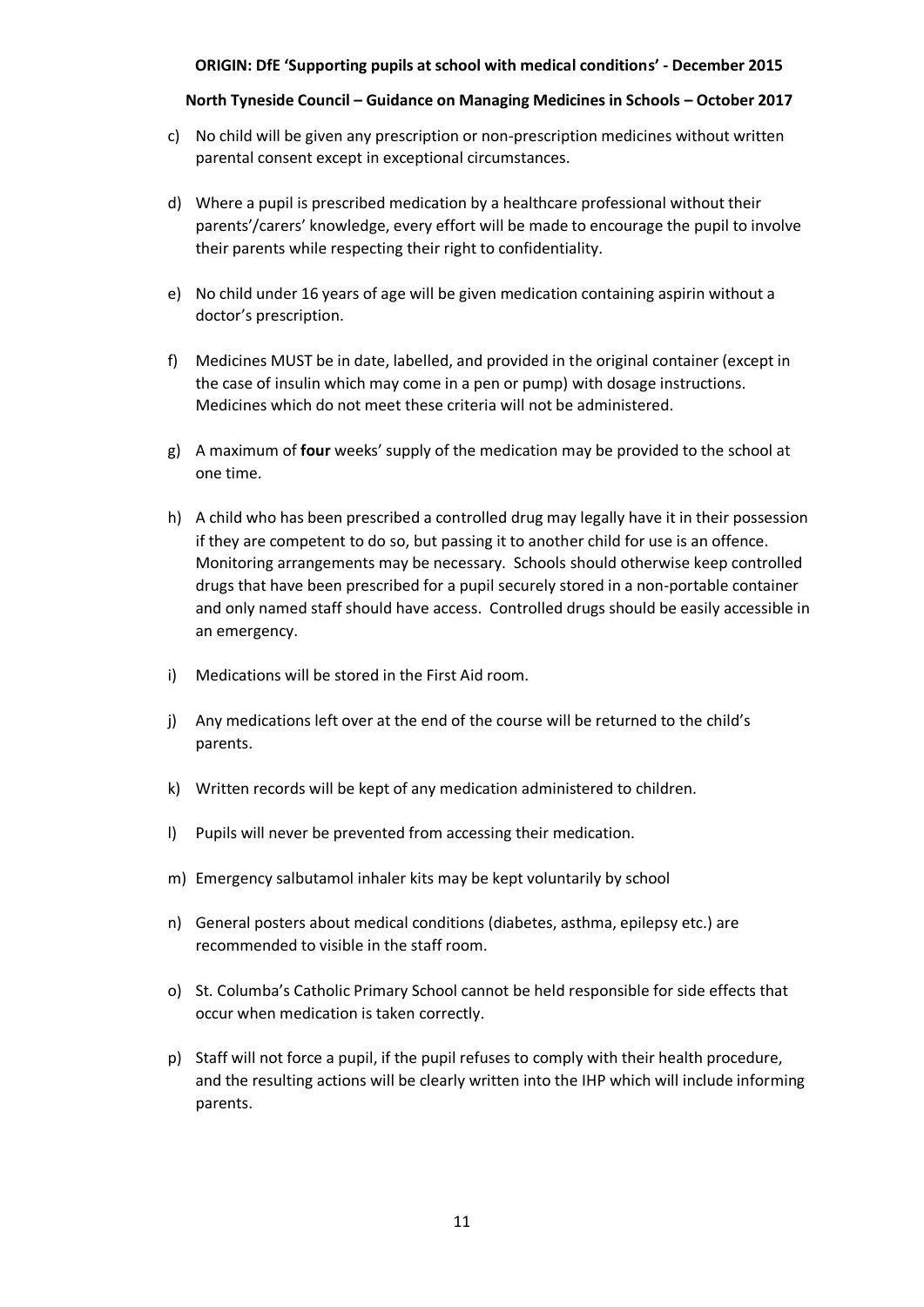**North Tyneside Council – Guidance on Managing Medicines in Schools – October 2017**

#### 8) **Emergencies**

- a) Medical emergencies will be dealt with under the school's emergency procedures which will be communicated to all relevant staff so they are aware of signs and symptoms.
- b) Pupils will be informed in general terms of what to do in an emergency such as telling a teacher.
- c) If a pupil needs to be taken to hospital, a member of staff will remain with the child until their parents arrive.

#### **9) Day trips, residential visits and sporting activities**

- a) Unambiguous arrangements should be made and be flexible enough to ensure pupils with medical conditions can participate in school trips, residential stays, sports activities and not prevent them from doing so unless a clinician states it is not possible.
- b) To comply with best practice risk assessments should be undertaken, in line with H&S executive guidance on school trips, in order to plan for including pupils with medical conditions. Consultation with parents, healthcare professionals etc. on trips and visits will be separate to the normal day to day IHP requirements for the school day.

#### **10) Avoiding unacceptable practice**

Each case will be judged individually but in general the following is not considered acceptable.

#### **The following behaviour is unacceptable in St. Columba's Catholic Primary School**

- a) Preventing children from easily accessing their inhalers and medication and administering their medication when and where necessary.
- b) Assuming that pupils with the same condition require the same treatment.
- c) Ignoring the views of the pupil and/or their parents or ignoring medical evidence or opinion.
- d) Sending pupils home frequently or preventing them from taking part in activities at school.
- e) Sending the pupil to the medical room or school office alone or with an unsuitable escort if they become seriously ill.
- f) Penalising pupils with medical conditions for their attendance record where the absences relate to their condition, with advice and guidance from school nurse or GP.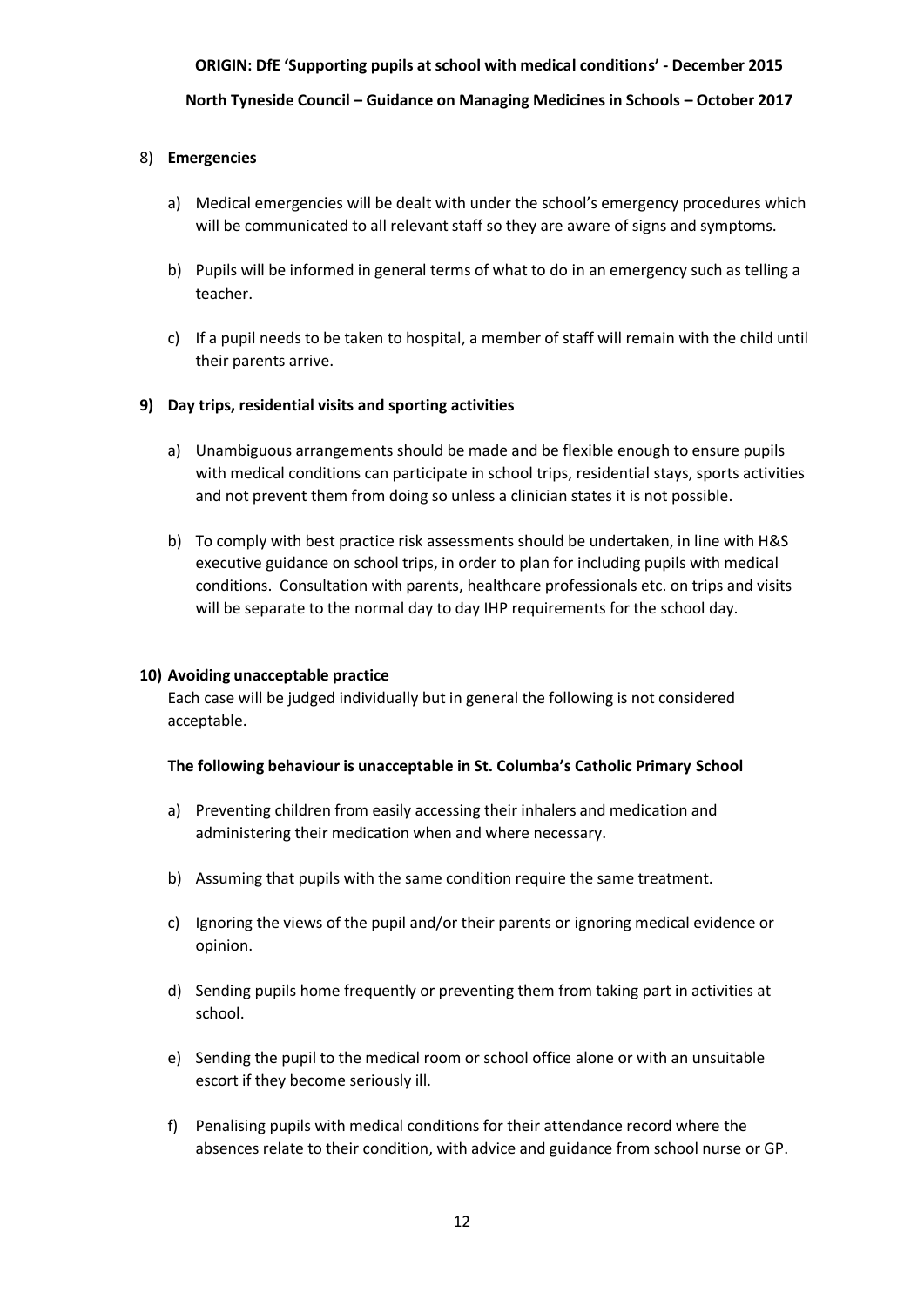#### **North Tyneside Council – Guidance on Managing Medicines in Schools – October 2017**

- g) Making parents feel obliged or forcing parents to attend school to administer medication or provide medical support, including toilet issues.
- h) Creating barriers to children participating in school life, including school trips.
- i) Refusing to allow pupils to eat, drink or use the toilet when they need to in order to manage their condition.

#### **11) Insurance**

- a) Staff who undertake responsibilities within this policy will be assured by the Headteacher that are covered by the LA/school's insurance.
- b) Full written insurance policy documents are available to be viewed by members of staff who are providing support to pupils with medical conditions. Those who wish to see the documents should contact the Headteacher

#### **12) Complaints**

- a) All complaints should be raised with the school in the first instance.
- b) The details of how to make a formal complaint can be found in the School Complaints Policy.

#### **13) Definitions**

- a) 'Parent(s)' is a wide reference not only to a pupil's birth parents but to adoptive, step and foster parents, or other persons who have parental responsibility for, or who have care of, a pupil.
- b) 'Medical condition' for these purposes is either a physical or mental health medical condition as diagnosed by a healthcare professional which results in the child or young person requiring special adjustments for the school day, either ongoing or intermittently. This includes; a chronic or short-term condition, a long-term health need or disability, an illness, injury or recovery from treatment or surgery. Being 'unwell' and common childhood diseases are not covered.
- c) 'Medication' is defined as any prescribed or over the counter treatment.
- d) 'Prescription medication' is defined as any drug or device prescribed by a doctor, prescribing nurse or dentist and dispensed by a pharmacist with instructions for administration, dose and storage.
- e) A 'staff member' is defined as any member of staff employed at St. Columba's Catholic Primary School.